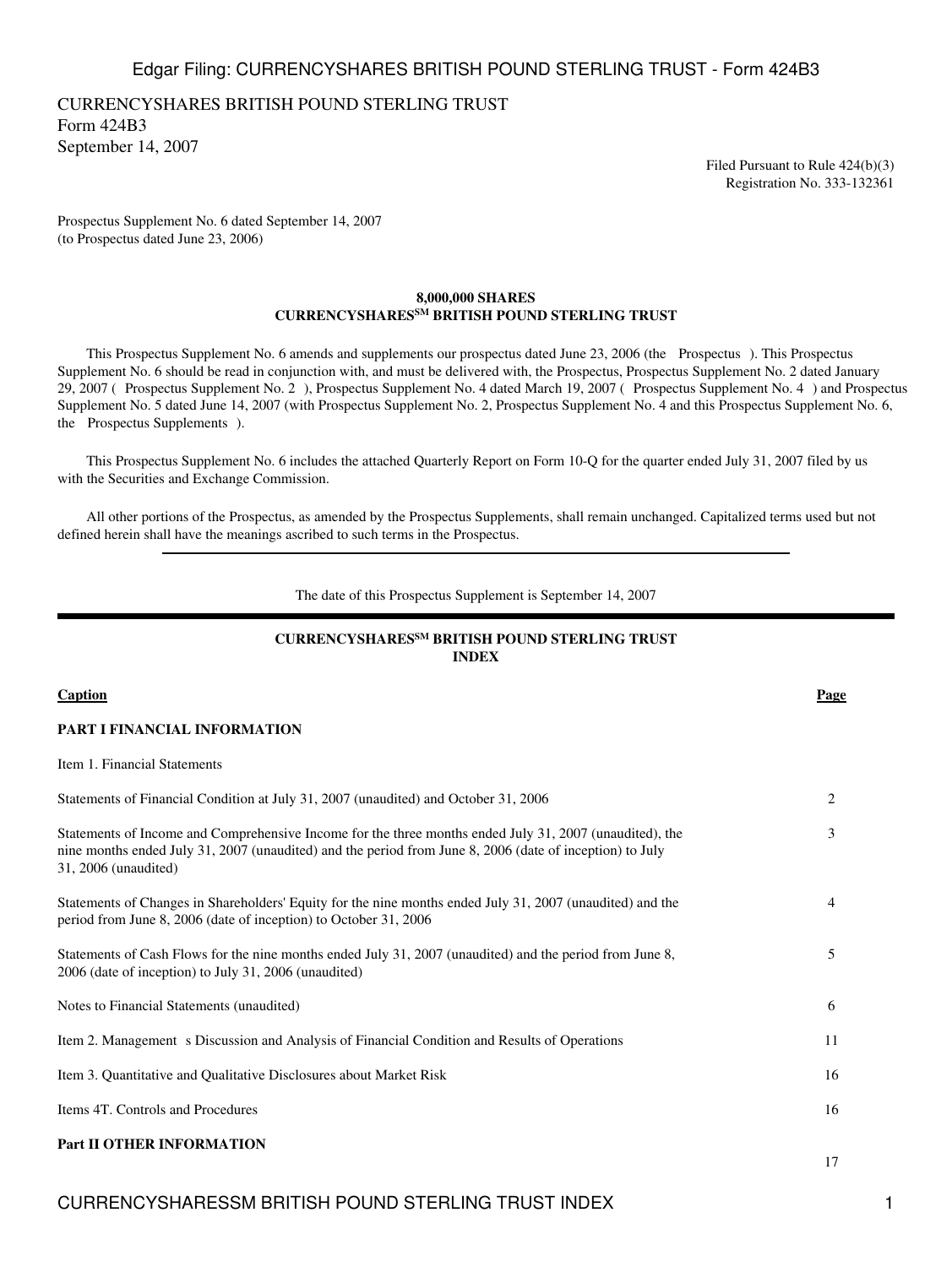| <b>Caption</b><br>Page                                                    |  |
|---------------------------------------------------------------------------|--|
| Item 1. Legal Proceedings                                                 |  |
| Item 1A. Risk Factors<br>17                                               |  |
| Item 2. Unregistered Sales of Equity Securities and Use of Proceeds<br>17 |  |
| Item 3. Defaults upon Senior Securities<br>17                             |  |
| Item 4. Submission of Matters to a Vote of Security Holders<br>17         |  |
| Item 5. Other Information<br>17                                           |  |
| Item 6. Exhibits<br>18                                                    |  |
| <b>SIGNATURES</b><br>19                                                   |  |

1

### **Item 1. FINANCIAL STATEMENTS**

## **CurrencySharesSM British Pound Trust**

## **Statements of Financial Condition**

|                                                                                                                  | <b>July 31, 2007</b><br>(Unaudited) |               | <b>October 31, 2006</b> |
|------------------------------------------------------------------------------------------------------------------|-------------------------------------|---------------|-------------------------|
| <b>Assets</b>                                                                                                    |                                     |               |                         |
| <b>Current Assets</b>                                                                                            |                                     |               |                         |
| British Pound deposits, interest bearing                                                                         | \$<br>142,548,000                   | <sup>\$</sup> | 57,252,000              |
| British Pound deposits, non-interest bearing                                                                     | 201,817                             |               |                         |
| Receivable from accrued interest                                                                                 | 458,036                             |               | 216,666                 |
| <b>Total Assets</b>                                                                                              | \$<br>143, 207, 853                 | $\mathbb{S}$  | 57,468,666              |
| <b>Liabilities and Shareholders Equity</b>                                                                       |                                     |               |                         |
| <b>Current Liabilities</b>                                                                                       |                                     |               |                         |
| Accrued Sponsor s fee                                                                                            | \$<br>32,785                        | -S            | 19,488                  |
| <b>Total Liabilities</b>                                                                                         | 32,785                              |               | 19,488                  |
| Commitments and Contingent Liabilities (note 7)<br>Redeemable Capital Shares, at redemption value, no par value, |                                     |               |                         |
| 8,000,000 authorized - 700,000 and 300,000 issued and                                                            |                                     |               |                         |
| outstanding, respectively                                                                                        | 143,175,068                         |               | 57,449,178              |
| Shareholders Equity - Retained Earnings and Cumulative<br><b>Translation Adjustment</b>                          |                                     |               |                         |
| Total Liabilities and Shareholders Equity                                                                        | \$<br>143, 207, 853                 | <sup>\$</sup> | 57.468.666              |

*See Notes to Financial Statements.*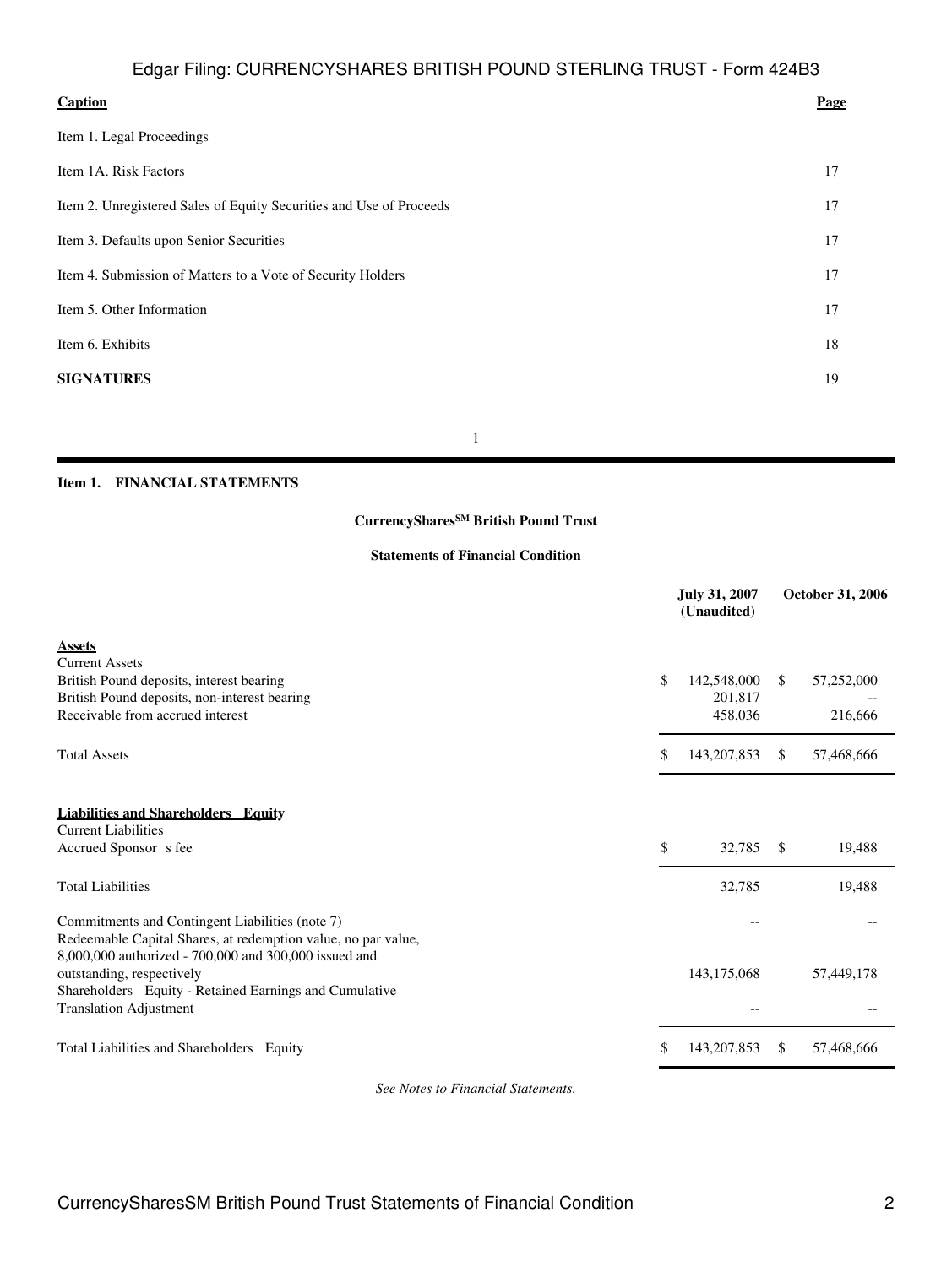#### 2

## **CurrencySharesSM British Pound Trust**

## **Statements of Income and Comprehensive Income**

## **(Unaudited)**

| ended                 |                                              | Nine months<br>ended<br>July 31, 2007 |               | <b>June 8, 2006</b><br>[Date of Inception]<br>to July 31, 2006 |
|-----------------------|----------------------------------------------|---------------------------------------|---------------|----------------------------------------------------------------|
| \$<br>969,976         | \$                                           | 2,375,821                             | \$            | 114,141                                                        |
| 969,976               |                                              | 2,375,821                             |               | 114,141                                                        |
| (72, 459)             |                                              | (188,983)                             |               | (10,920)                                                       |
| (72, 459)             |                                              | (188,983)                             |               | (10,920)                                                       |
| \$<br>897,517         | $\mathbb{S}$                                 | 2,186,838                             | <sup>\$</sup> | 103,221                                                        |
| 15,514                |                                              | 32,833                                |               | 1,471                                                          |
| \$<br>913,031         | $\mathbb{S}$                                 | 2,219,671                             | <sup>\$</sup> | 104,692                                                        |
| \$<br>2.44<br>367,935 | \$                                           | 6.77<br>322,894                       | $\mathbb{S}$  | 0.91<br>113,889<br>0.27                                        |
| \$                    | <b>Three months</b><br>July 31, 2007<br>1.91 | \$                                    | 6.12          | $\mathcal{S}$                                                  |

*See Notes to Financial Statements.*

3

## **CurrencySharesSM British Pound Trust**

**Statement of Changes in Shareholders Equity**

|   | Nine months          | <b>June 8, 2006</b> |
|---|----------------------|---------------------|
|   | ended                | [Date of Inception] |
|   | <b>July 31, 2007</b> | to October 31,      |
|   | (Unaudited)          | 2006                |
| S |                      | --                  |

Retained Earnings Balance, Beginning of Period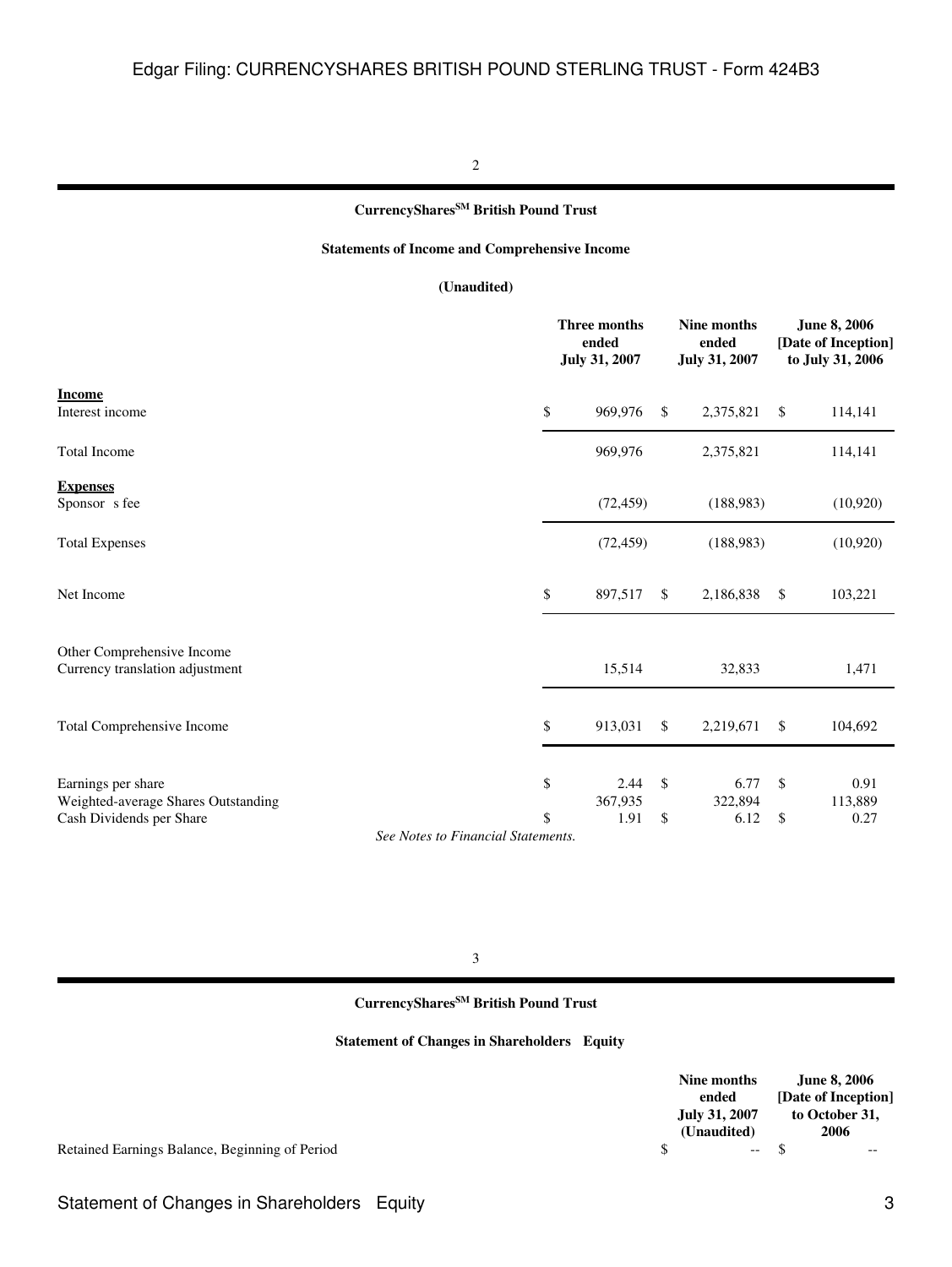| Net Income<br><b>Distributions Paid</b><br>Adjustment of redeemable capital shares to redemption value                                                   | Nine months<br>ended<br><b>July 31, 2007</b><br>(Unaudited)<br>2,186,838<br>(1,975,231)<br>(211,607) | <b>June 8, 2006</b><br>[Date of Inception]<br>to October 31,<br>2006<br>542,415<br>(402, 570)<br>(139, 845) |
|----------------------------------------------------------------------------------------------------------------------------------------------------------|------------------------------------------------------------------------------------------------------|-------------------------------------------------------------------------------------------------------------|
| Retained Earnings Balance, End of Period                                                                                                                 |                                                                                                      |                                                                                                             |
| Cumulative Translation Adjustment, Beginning of Period<br>Currency translation adjustment<br>Adjustment of redeemable capital shares to redemption value | \$<br>--<br>32,833<br>(32, 833)                                                                      | 11,376<br>(11,376)                                                                                          |
| Cumulative Translation Adjustment, End of Period                                                                                                         | \$<br>——                                                                                             |                                                                                                             |

*See Notes to Financial Statements.*

4

## **CurrencySharesSM British Pound Trust**

## **Statement of Cash Flows (Unaudited)**

|                                                          | Nine months<br>ended<br><b>July 31, 2007</b> |    | <b>June 8, 2006</b><br>[Date of Inception]<br>To July 31, 2006 |
|----------------------------------------------------------|----------------------------------------------|----|----------------------------------------------------------------|
| Cash flows from operating activities                     |                                              |    |                                                                |
| Cash received for accrued income                         | \$<br>2,152,425                              | -S | 15,932                                                         |
| Cash paid for expenses                                   | (177, 194)                                   |    | (1,516)                                                        |
| Net cash provided by operating activities                | 1,975,231                                    |    | 14,416                                                         |
| Cash flows from financing activities                     |                                              |    |                                                                |
| Cash received to purchase redeemable shares              | 108,659,418                                  |    | 55,311,568                                                     |
| Cash paid to redeem redeemable shares                    | (29,656,161)                                 |    | (27, 662, 378)                                                 |
| Cash paid for distributions                              | (1,975,231)                                  |    | (30, 429)                                                      |
|                                                          |                                              |    |                                                                |
| Net cash provided by financing activities                | 77,028,026                                   |    | 27,618,761                                                     |
| Adjustment to period cash flows due to currency movement | 6,494,560                                    |    | 394,139                                                        |
|                                                          |                                              |    |                                                                |
| Increase in cash                                         | 85,497,817                                   |    | 28,027,316                                                     |
| Cash at beginning of period                              | 57,252,000                                   |    | 184                                                            |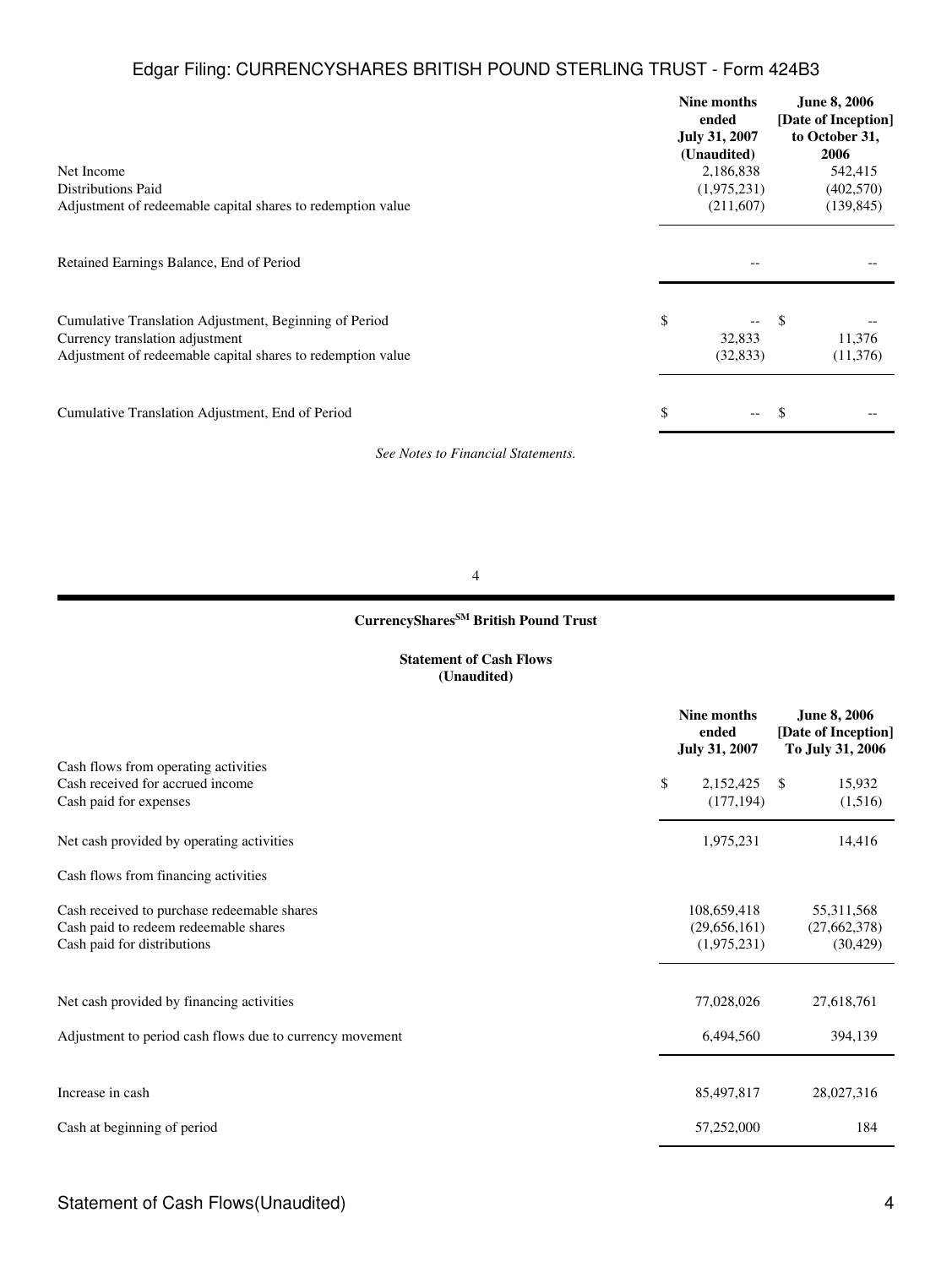|                                                                                     | Nine months<br>ended<br><b>July 31, 2007</b> |               | <b>June 8, 2006</b><br>[Date of Inception]<br>To July 31, 2006 |
|-------------------------------------------------------------------------------------|----------------------------------------------|---------------|----------------------------------------------------------------|
| Cash at end of period                                                               | \$<br>142,749,817                            | <sup>\$</sup> | 28,027,500                                                     |
| Reconciliation of net income to net cash provided by                                |                                              |               |                                                                |
| operating activities<br>Net income                                                  | \$<br>2,186,838                              | -S            | 103,221                                                        |
| Adjustments to reconcile net income to net cash provided by<br>operating activities |                                              |               |                                                                |
| Increase in receivable from accrued interest                                        | (458, 036)                                   |               | (99,610)                                                       |
| Decrease in prior period receivable from accrued interest                           | 216,666                                      |               |                                                                |
| Currency translation adjustment                                                     | 16,466                                       |               | 1,266                                                          |
| Increase in accrued sponsor fee                                                     | 32,785                                       |               | 9,539                                                          |
| Decrease in prior period accrued sponsor fee                                        | (19, 488)                                    |               |                                                                |
| Net cash provided by operating activities<br>See Notes to Financial Statements.     | \$<br>1,975,231                              | -S            | 14,416                                                         |

5

#### **Notes to Financial Statements**

#### **(Unaudited)**

## **1. Organization and Description of the Trust**

The CurrencyShares<sup>SM</sup> British Pound Trust (the Trust) was formed under the laws of the State of New York on June 8, 2006 when Rydex Specialized Products LLC d/b/a Rydex Investments (the Sponsor) deposited 100 British Pounds in the Trust s primary deposit account held by JPMorgan Chase Bank N.A., London Branch (the Depository). The Sponsor is a Delaware limited liability company whose sole member is PADCO Advisors II, Inc. (also d/b/a Rydex Investments). The Sponsor is responsible for, among other things, overseeing the performance of The Bank of New York (the Trustee) and the Trust s principal service providers, including the preparation of financial statements. The Trustee is responsible for the day-to-day administration of the Trust.

The investment objective of the Trust is for the Trust s shares (the Shares) to reflect the price of the British Pound plus accrued interest less Trust s expenses and liabilities. The Shares are intended to provide investors with a simple, cost-effective means of gaining investment benefits similar to those of holding British Pounds. The Trust s assets primarily consist of British Pounds on demand deposit in two deposit accounts maintained by the Depository: a primary deposit account which earns interest and a secondary deposit account which does not earn interest. The secondary deposit account is used only in connection with mid-month creations and redemptions of blocks of 50,000 Shares (Baskets). The secondary account is used to account for interest that has been earned on the primary deposit account during the month but not yet paid and to receive interest earned on the primary deposit account, pay Trust expenses and distribute any excess interest to holders of Shares (Shareholders) on a monthly basis.

The accompanying unaudited financial statements were prepared in accordance with accounting principles generally accepted in the United States of America for interim financial information and with the instructions for Form 10-Q. In the opinion of management, all material adjustments, consisting only of normal recurring adjustments, considered necessary for a fair statement of the interim period financial statements have been made. Interim period results are not necessarily indicative of results for a full-year period. These financial statements and the notes thereto should be read in conjunction with the Trust s financial statements included in the Trust s Annual Report on Form 10-K filed on January 29, 2007.

## **2. Significant Accounting Policies**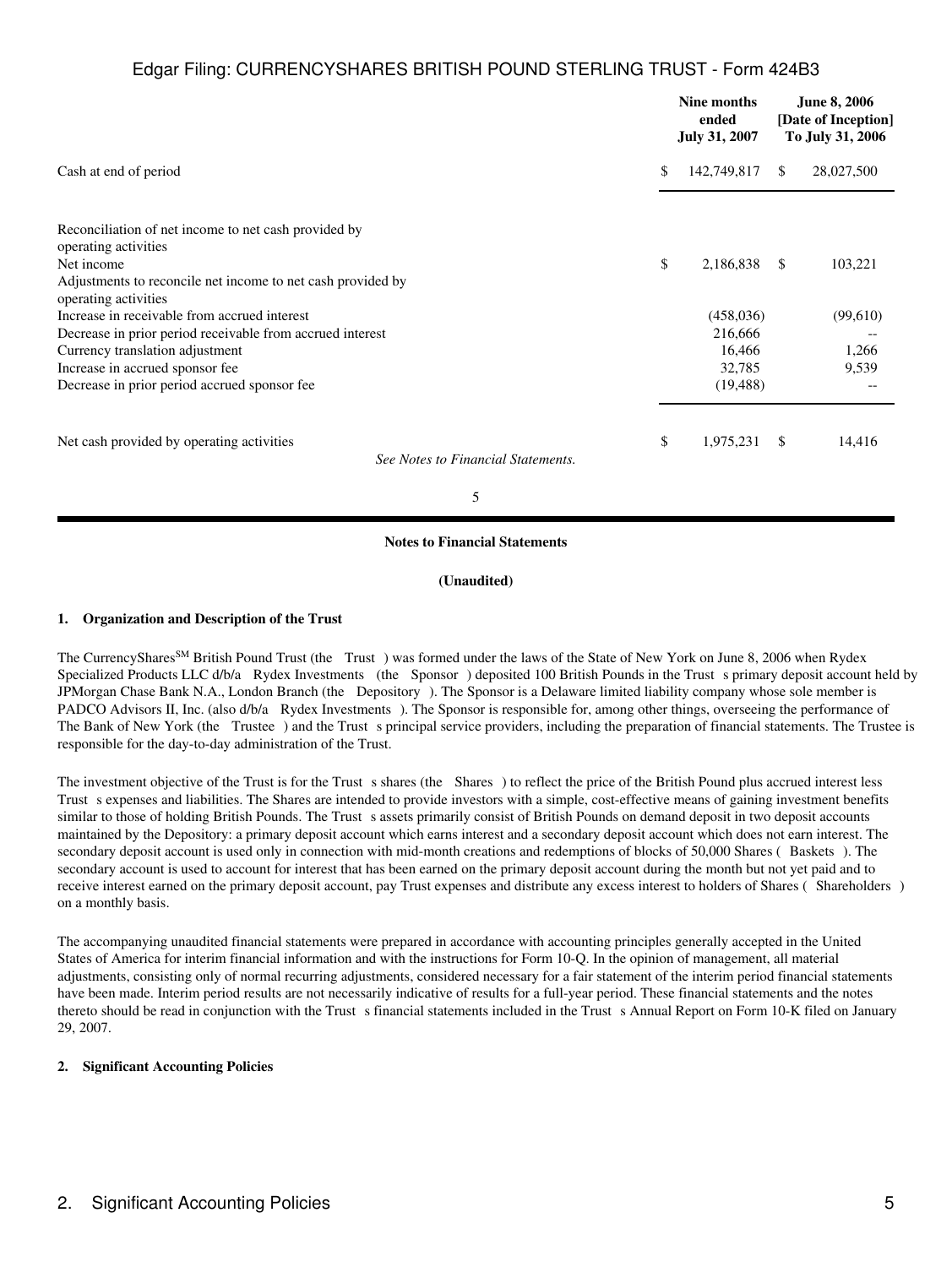## **A. Use of Estimates**

The preparation of financial statements in conformity with accounting principles generally accepted in the United States of America requires management to make estimates and assumptions that affect the reported amounts of the assets, liabilities and disclosures of contingent liabilities at the date of the financial statements and the reported amounts of revenue and expenses during the period. Actual results could differ from those estimates.

#### **B. Foreign Currency Translation**

The Trustee calculates the Trust s net asset value (NAV) each business day, as described in Note 3. For NAV calculation purposes, British Pound Deposits (cash) are translated at the Noon Buying Rate, which is the U.S. Dollar (USD)/ British Pound exchange rate as determined and published by the Federal Reserve Bank of New York as of 12:00 PM (New York time) on each day that the New York Stock Exchange (NYSE) is open for regular trading.

The functional currency of the Trust is the British Pound in accordance with Financial Accounting Standard (FAS) 52, Foreign Currency Translation. For financial statement reporting purposes, the U.S. Dollar is the reporting currency. As a result, the financial statements are translated from British Pounds to USD. The Noon Buying Rate on the last day of the period is used for translation in the statements of financial condition. The average Noon Buying Rate for the period is used for translation in the statement of income and comprehensive income and the statement of cash flows. Any currency translation adjustment is included in comprehensive income.

### **C. Federal Income Taxes**

The Trust is treated as a grantor trust for federal income tax purposes and, therefore, no provision for federal income taxes is required. Interest, gains and losses are passed through to the Shareholders.

Shareholders generally will be treated, for U.S. federal income tax purposes, as if they directly owned a pro-rata share of the assets held in the Trust. Shareholders also will be treated as if they directly received their respective pro-rata shares of the Trust s income, if any, and as if they directly incurred their respective pro-rata shares of the Trust s expenses. The acquisition of Shares by a U.S. Shareholder as part of a creation of a Basket will not be a taxable event to the Shareholder.

The Sponsor s fee accrues daily and is payable monthly. For U.S. federal income tax purposes, an accrual-basis U.S. Shareholder generally will be required to take into account as an expense its allocable share of the USD-equivalent of the amount of the Sponsor s fee that is accrued on each day, with such USD-equivalent being determined by the currency exchange rate that is in effect on the respective day. To the extent that the currency exchange rate on the date of payment of the accrued amount of the Sponsors fee differs from the currency exchange rate in effect on the day of accrual, the U.S. Shareholder will recognize a currency gain or loss for U.S. federal income tax purposes.

The Trust does not expect to generate taxable income except for gain (if any) upon the sale of British Pounds and interest income. A non-U.S. Shareholder generally will not be subject to U.S. federal income tax with respect to gain recognized upon the sale or other disposition of Shares, or upon the sale of British Pounds by the Trust, unless: (1) the non-U.S. Shareholder is an individual and is present in the United States for 183 days or more during the taxable year of the sale or other disposition, and the gain is treated as being from United States sources; or (2) the gain is effectively connected with the conduct by the non-U.S. Shareholder of a trade or business in the United States.

7

A non-U.S. Shareholder s share of any interest income earned by the Trust generally will not be subject to U.S. federal income tax unless the Shares owned by such non-U.S. Shareholder are effectively connected with the conduct by the non-U.S. Shareholder of a trade or business in the United States.

#### **D. Revenue Recognition**

Interest on the primary deposit account accrues daily as earned and is received on a monthly basis.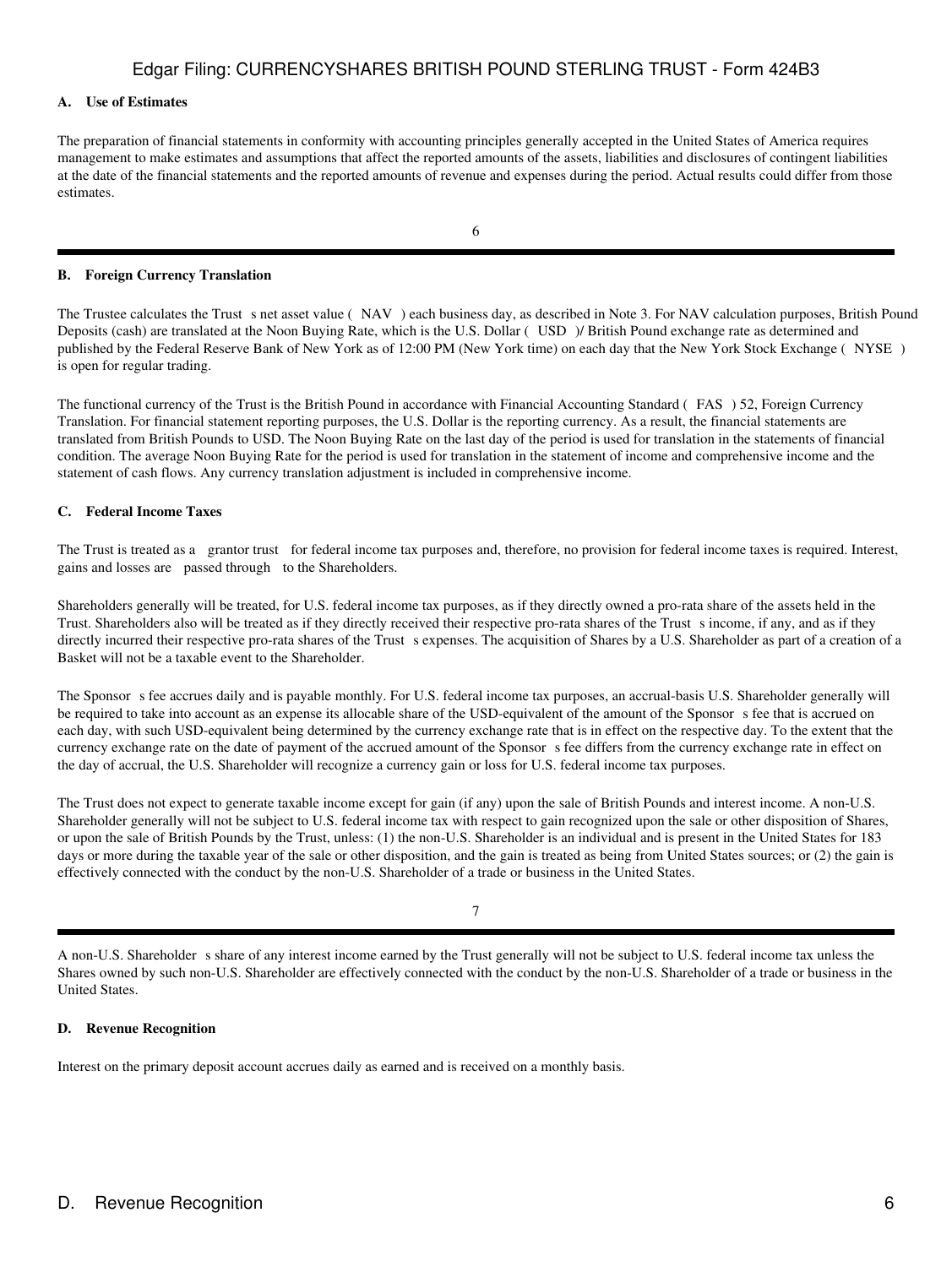## **E. Dividends**

To the extent that the interest earned by the Trust exceeds the sum of the Sponsor s fee for the prior month plus other Trust expenses, if any, the Trust will distribute, as a dividend, the excess interest earned in British Pounds effective on the first business day of the subsequent month. The Trustee will direct that the excess British Pounds be converted into USD at the prevailing market rate and the Trustee will distribute the USD as promptly as practicable to Shareholders on a pro rata basis (in accordance with the number of Shares that they own). For the month of July, 2007, an income distribution of \$0.89339 per share was paid on August 8, 2007.

## **3. British Pound Deposits**

British Pound principal deposits are held in a British Pound -denominated, interest-bearing demand account. For the nine months ending July 31, 2007, there were 55,000,000 British Pound principal deposits and 15,000,000 British Pound principal redemptions resulting in an ending British Pound principal balance of 70,000,000. This equates to 142,548,000 USD. For the period from June 8, 2006 (Date of Inception) to October 31, 2006, there were British Pound principal deposits of 45,000,000 and British Pound principal redemptions of 15,000,100 resulting in an ending British Pound principal balance of 30,000,000. This equated to 57,252,000 USD. In addition, net interest associated with creation and redemption activity is held in a British Pound -denominated non-interest-bearing account, and any balance is distributed in full as part of the monthly income distributions.

#### **4. Redeemable Capital Shares**

Shares are classified as redeemable for financial statement purposes, since they are subject to redemption. Shares are issued and redeemed continuously in Baskets in exchange for British Pounds. Individual investors cannot purchase or redeem Shares in direct transactions with the Trust. Only Authorized Participants (as defined below) may place orders to create and redeem Baskets. An Authorized Participant is a DTC participant that is a registered broker-dealer or other institution eligible to settle securities transactions though the book-entry facilities of the DTC and which has entered into a contractual arrangement with the Trust and the Sponsor governing, among other matters, the creation and redemption process. Authorized Participants may redeem their Shares at any time in Baskets.

Due to expected continuing creations and redemptions of Baskets and the three-day period for settlement of each creation or redemption, the Trust reflects Shares created as a receivable. Shares redeemed are reflected as a liability on the trade date. Outstanding Shares are reflected at a redemption value, which is the NAV per Share at the period end date. Adjustments to redeemable capital shares at redemption value are recorded against retained earnings, or, in the absence of retained earnings, by charges against the cumulative translation adjustment.

8

Activity in redeemable capital Shares is as follows:

|                                                       |                    | Nine months ended<br><b>July 31, 2007</b> |                           |           | Period from June 8, 2006<br>[Date of Inception]<br>to October 31, 2006 |                   |  |        |  |                                               |  |
|-------------------------------------------------------|--------------------|-------------------------------------------|---------------------------|-----------|------------------------------------------------------------------------|-------------------|--|--------|--|-----------------------------------------------|--|
|                                                       | <b>Shares</b>      | <b>U.S. Dollar</b>                        |                           |           |                                                                        |                   |  | Amount |  | <b>U.S. Dollar</b><br><b>Shares</b><br>Amount |  |
| Opening balance<br>Shares issued                      | 300,000<br>550,000 | -S                                        | 57,449,178<br>108,659,418 | 450,000   | \$                                                                     | 184<br>84,196,538 |  |        |  |                                               |  |
| Shares redeemed<br>Adjustment to period Shares due to | (150,000)          |                                           | (29,656,161)              | (150.001) |                                                                        | (28,067,442)      |  |        |  |                                               |  |
| currency movement and other                           | $-\,-$             |                                           | 6.722.633                 | --        |                                                                        | 1,319,898         |  |        |  |                                               |  |
| Ending redemption balance                             | 700,000            | \$                                        | 143, 175, 068             | 300,000   | \$                                                                     | 57,449,178        |  |        |  |                                               |  |

The Trustee will calculate the Trust s NAV each business day. To calculate the NAV, the Trustee will subtract the Sponsor s accrued fee through the previous day from the British Pounds held by the Trust (including all unpaid interest accrued through the preceding day) and calculate the value of the British Pounds in USD based upon the Noon Buying Rate. If, on a particular evaluation day, the Noon Buying Rate has not been determined and announced by 2:00 PM (New York time), then the most recent Federal Reserve Bank of New York determination of the Noon Buying Rate shall be used to determine the NAV of the Trust unless the Trustee, in consultation with the Sponsor, determines that such price is inappropriate to use as the basis for such valuation. In the event that the Trustee and the Sponsor determine that the most recent Federal Reserve Bank of New York determination of the Noon Buying Rate is not an appropriate basis for valuation of the Trust s British Pounds, they shall determine an alternative basis for such evaluation to be employed by the Trustee. The Trustee also determines the NAV per Share, which equals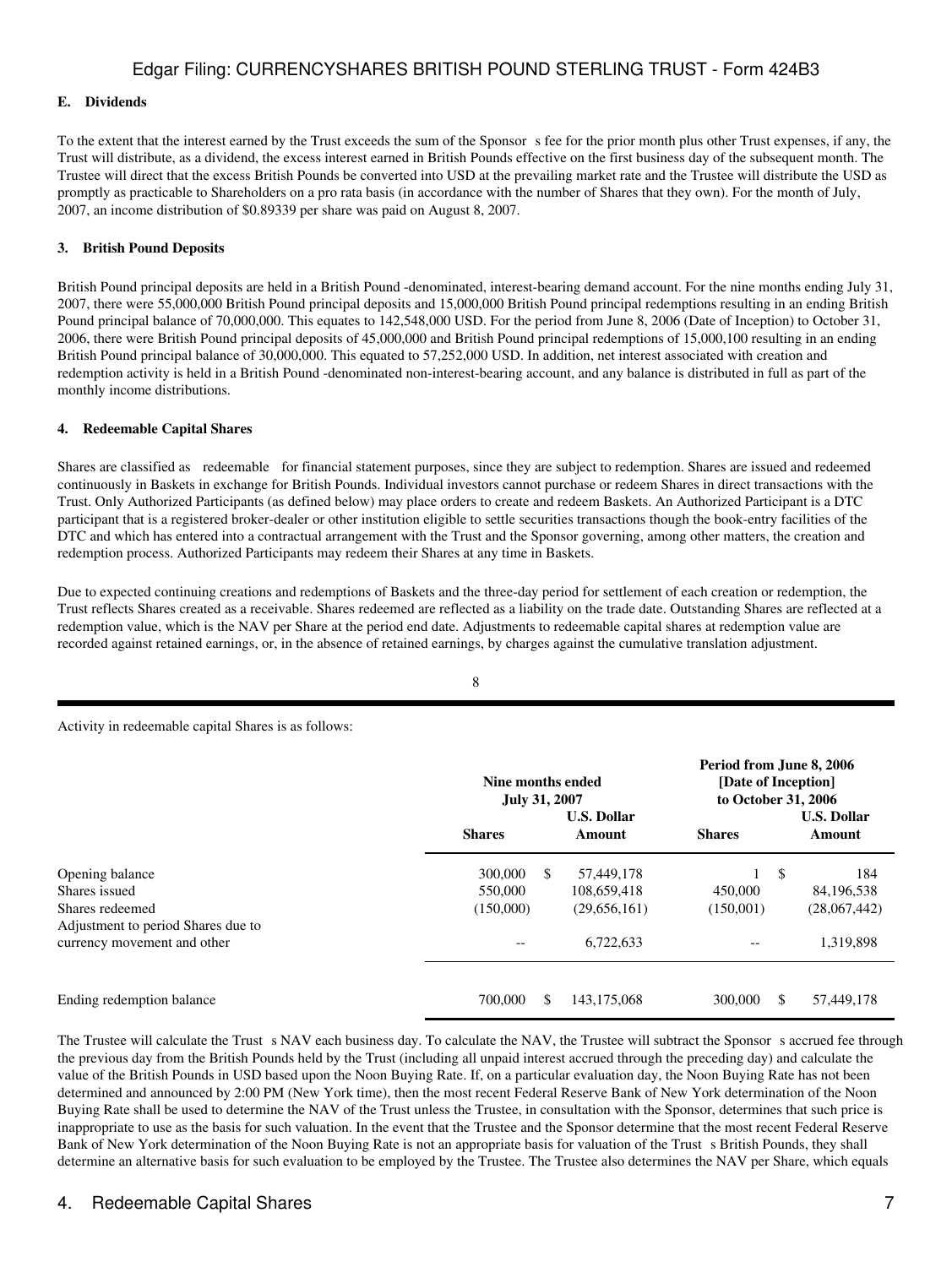the NAV of the Trust divided by the number of outstanding Shares. Shares deliverable under a purchase order are considered outstanding for purposes of determining NAV per Share; Shares deliverable under a redemption order are not considered outstanding for this purpose.

### 5. Sponsor **s** Fee

The Sponsor s fee accrues daily at an annual nominal rate of 0.40% of the British Pounds in the Trust (including all unpaid interest but excluding unpaid fees, each as accrued through the immediately preceding day) and is paid monthly.

The Sponsor assumes and pays the following administrative and marketing expenses incurred by the Trust: the Trustee s monthly fee, NYSE listing fees, SEC registration fees, typical maintenance and transaction fees of the Depository, printing and mailing costs, audit fees and expenses, up to \$100,000 per year in legal fees and expenses, and applicable license fees. The Sponsor has also paid the costs of the Trust s organization and the initial sales of the Shares, which were approximately \$347,000 when the Trust was formed.

9

In certain exceptional cases the Trust will pay for some expenses in addition to the Sponsor s fee. These exceptions include expenses not assumed by the Sponsor (i.e., expenses other than those identified in the preceding paragraph), taxes and governmental charges, expenses and costs of any extraordinary services performed by the Trustee or the Sponsor on behalf of the Trust or action taken by the Trustee or the Sponsor to protect the Trust or the interests of Shareholders, indemnification of the Sponsor under the Depositary Trust Agreement, and legal expenses in excess of \$100,000 per year.

## **6. Related Parties**

The Sponsor is a related party of the Trust. The Sponsor oversees the performance of the Trustee and the Trust s principal service providers, including the preparation of financial statements, but does not exercise day-to-day oversight over the Trustee or the Trust s service providers. The Sponsor has paid the costs of the Trust s organization and the initial sales of the Shares, as described in Note 5.

## **7. Concentration Risk**

All of the Trust s assets are British Pounds, which creates a concentration risk associated with fluctuations in the price of the British Pound. Accordingly, a decline in the price of the British Pound to USD exchange rate will have an adverse effect on the value of the Shares. Factors that may have the effect of causing a decline in the price of the British Pound include national debt levels and trade deficits, domestic and foreign inflation rates, domestic and foreign interest rates, investment and trading activities of institutions and global or regional political, economic or financial events and situations. Substantial sales of British Pounds by the official sector (central banks, other governmental agencies and related institutions that buy, sell and hold British Pounds as part of their reserve assets) could adversely affect an investment in the Shares.

#### **8. Commitments and Contingencies**

Under the Trust s organizational documents, the Sponsor is indemnified against any liability or expense it incurs without negligence, bad faith or willful misconduct on its part. The Trust s maximum exposure under these arrangements is unknown, as this would involve future claims that may be made against the Trust that have not yet occurred.

10

## Item 2. MANAGEMENT S DISCUSSION AND ANALYSIS OF FINANCIAL CONDITION AND RESULTS OF OPERATIONS

### **Cautionary Statement Regarding Forward-Looking Information and Risk Factors**

This report contains forward-looking statements within the meaning of the Private Securities Litigation Reform Act of 1995. These statements are predictions and actual events or results may differ materially from those expressed in our forward-looking statements. Risks and uncertainties may cause our actual results to differ materially from those expressed in our forward-looking statements. These uncertainties and other factors include, but are not limited to, the following: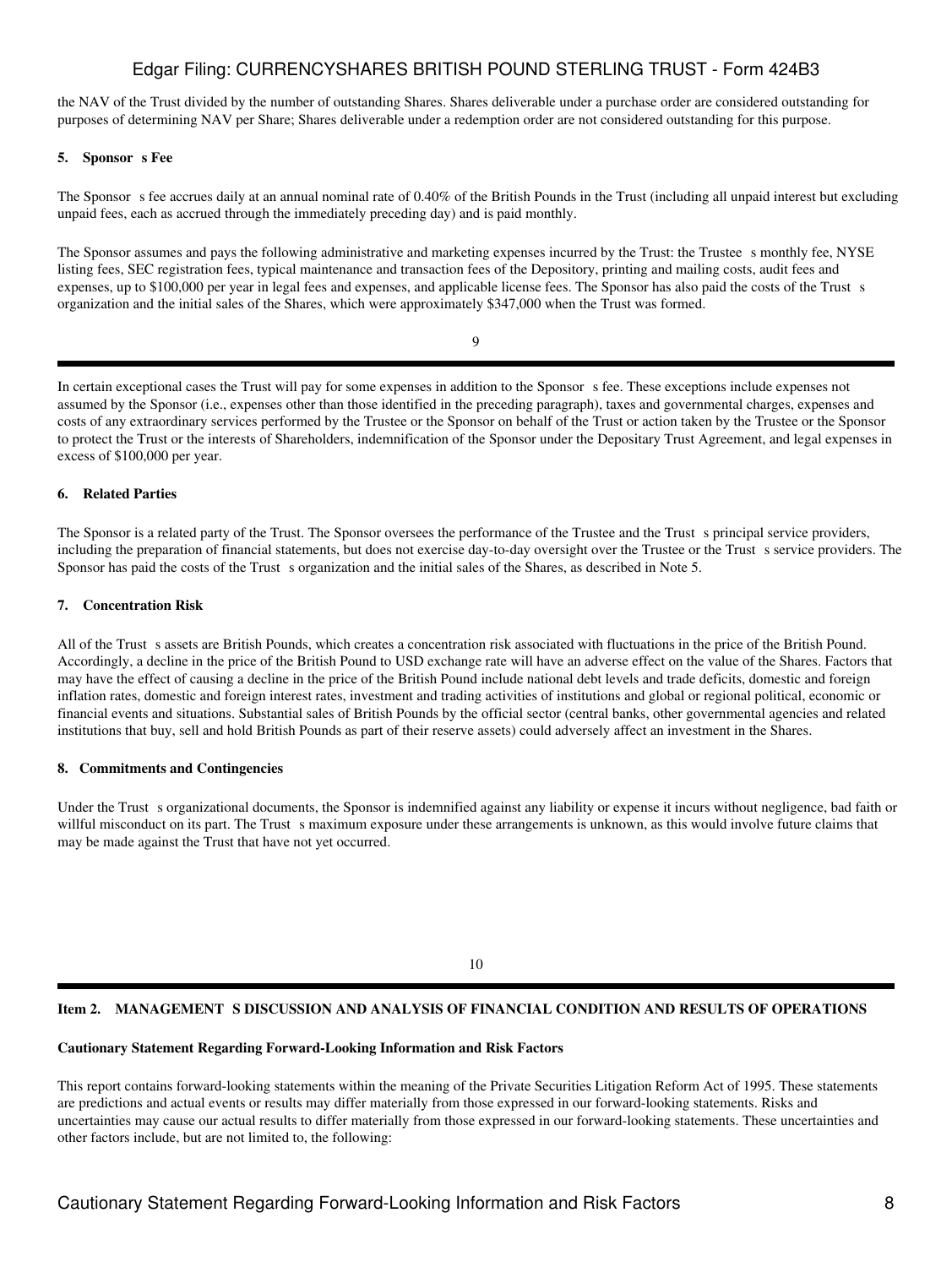The value of the Shares relates directly to the value of the British Pound Sterling held by the Trust and fluctuations in the price of the British Pound Sterling could materially adversely affect an investment in the Shares. Readers are urged to review the Risk Factors section contained in the Prospectus for a description of other risks and uncertainties that may affect an investment in the Shares.

The discussion and analysis which follows may contain statements that relate to future events or future performance. In some cases, such forward-looking statements can be identified by terminology such as anticipate, expect, intend, plan, believe, seek, outlook and estim as similar words and phrases that signify forward-looking statements. Neither Rydex Specialized Products LLC d/b/a Rydex Investments (the Sponsor) nor any other person assumes responsibility for the accuracy or completeness of forward-looking statements. Further, these

forward-looking statements are made as of the date of this report, and will not be revised or updated to reflect actual results or changes in the Sponsor s expectations or predictions.

## **Trust Overview**

CurrencySharesSM British Pound Sterling Trust (the Trust) is a grantor trust that was formed on June 8, 2006. The Trust issues shares (the Shares) in blocks of 50,000 each (a Basket) in exchange for deposits of British Pound Sterling and distributes British Pound Sterling in connection with the redemption of Baskets.

The Trust is a passive investment vehicle. The Trust does not have any officers, directors or employees. The investment objective of the Trust is for the Shares to reflect the price of the British Pound Sterling plus accrued interest, less the expenses of the Trust s operations. The Trust does not engage in any activities designed to obtain profit from, or ameliorate losses caused by, changes in the price of the British Pound Sterling.

The Shares began trading on the New York Stock Exchange (NYSE) under the ticker symbol FXB on June 26, 2006. Investing in the Shares does not insulate the investor from certain risks, including price volatility.

#### **Definition and Calculation of Net Asset Value**

The net asset value (NAV) of the Trust is the aggregate value, expressed in U.S. Dollars (USD), of the Trust s assets. To calculate the NAV, The Bank of New York (the Trustee) adds to the amount of British Pound Sterling in the Trust at the end of the preceding business day accrued but unpaid interest, British Pound Sterling receivable under pending purchase orders and the value of other Trust assets, and subtracts the accrued but unpaid Sponsor s fee, British Pound Sterling payable under pending redemption orders and other Trust expenses and liabilities, if any.

## 11

The NAV is expressed in USD based on the Noon Buying Rate as determined by the Federal Reserve Bank of New York. If, on a particular evaluation day, the Noon Buying Rate has not been determined and announced by 2:00 PM (New York time), then the most recent Federal Reserve Bank of New York determination of the Noon Buying Rate shall be used to determine the NAV of the Trust unless the Trustee, in consultation with the Sponsor, determines that such price is inappropriate to use as the basis for such valuation. The Trustee also determines the NAV per Share, which equals the NAV of the Trust divided by the number of outstanding Shares.

The Sponsor publishes the NAV and NAV per Share on each day that the NYSE is open for regular trading on the Trust s website, www.currencyshares.com .

The following chart illustrates the movement in the price of the Shares based on NAV per Share and the bid and ask midpoint offered on the NYSE as of the Noon Buying Rate versus the corresponding British Pound Sterling (expressed as a multiple of 100 British Pound Sterling Noon Buying Rate x 100):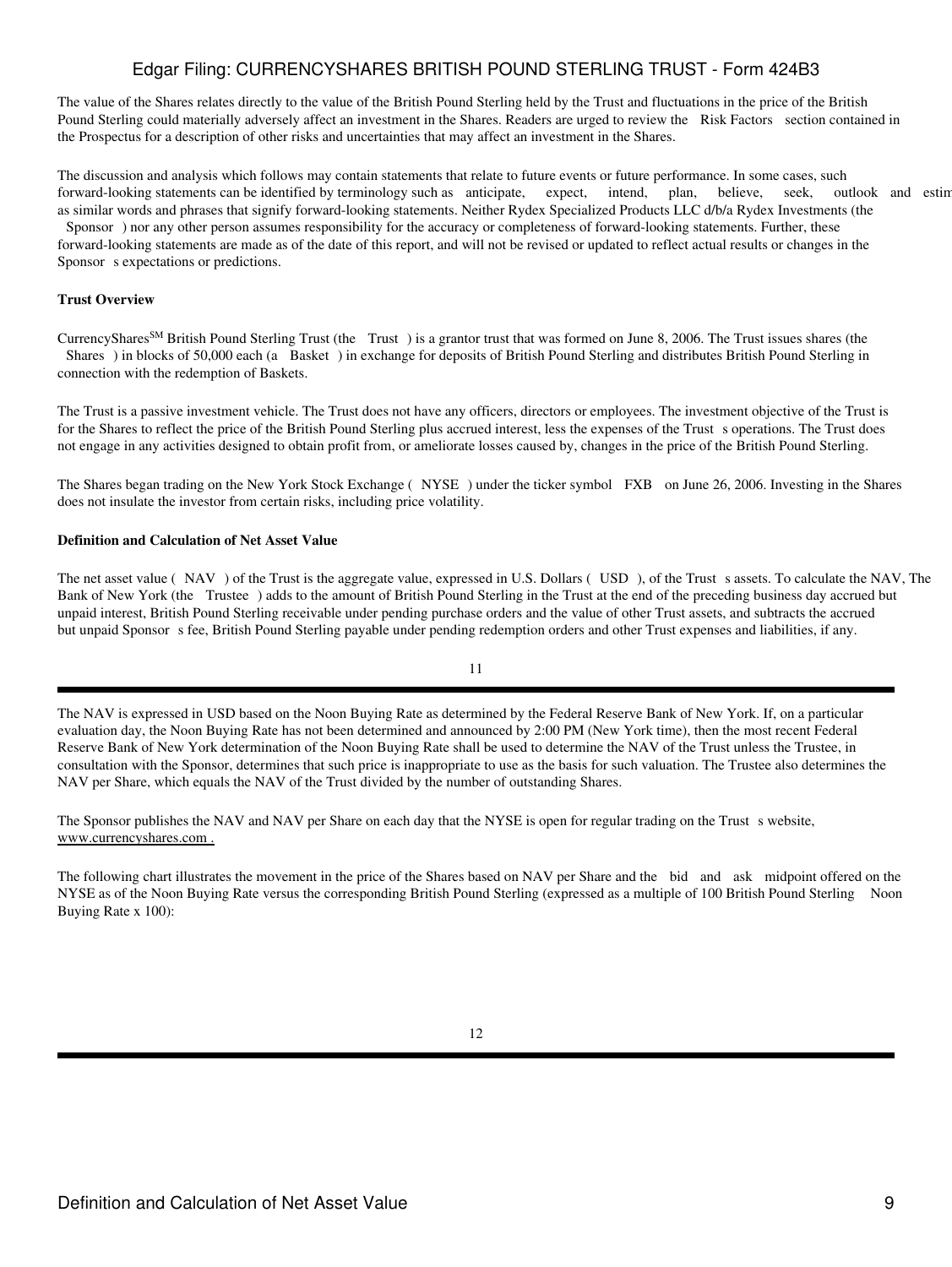#### **Liquidity**

The Sponsor is not aware of any trends, demands, conditions or events that are reasonably likely to result in material changes to the Trust s liquidity needs. The Trust s Depository, JPMorgan Chase, London Branch, maintains two deposit accounts for the Trust, a primary deposit account that earns interest and a secondary deposit account that does not earn interest. Interest on the primary deposit account accrues daily and is paid monthly. The interest rate paid as of July 31, 2007 was an annual nominal rate of 5.41%. The following chart provides the daily rate paid by the Depository since the Shares began trading on the NYSE:

13

In exchange for a fee, the Sponsor bears most of the expense incurred by the Trust. As a result, the only ordinary expense of the Trust during the period covered by this report was the Sponsor s fee. Each month the Depository deposits into the secondary deposit account accrued but unpaid interest and the Trustee withdraws British Pound Sterling from the secondary deposit account to pay the accrued Sponsors fee for the previous month plus other Trust expenses, if any. When the interest deposited exceeds the sum of the Sponsors fee for the prior month plus other Trust expenses, if any, the Trustee converts the excess into USD at a prevailing market rate and distributes the USD as promptly as practicable to Shareholders on a pro rata basis (in accordance with the number of Shares that they own). Distributions paid during the current reporting period follow (annualized yield reflects the estimated annual yield an investor would receive if a monthly distribution stayed the same for the entire year going forward, and is calculated by annualizing the monthly distribution and dividing by the Trust NAV for the dates listed below):

### **FXB Distribution History - Current Period**

| Date                                                                      | Value   | <b>NAV</b> | Yield    | <b>Annualized Yield</b> |
|---------------------------------------------------------------------------|---------|------------|----------|-------------------------|
| 7/2/2007                                                                  | 0.80074 | 201.67     | $0.40\%$ | 4.83%                   |
| 6/1/2007                                                                  | 0.79133 | 198.12     | $0.40\%$ | 4.70%                   |
| 5/1/2007                                                                  | 0.74422 | 199.95     | $0.37\%$ | 4.53%                   |
| $C_1$ and $C_2$ is a set of $C_3$ is the set of $C_4$ is the set of $C_4$ |         |            |          |                         |

**Critical Accounting Estimates**

The preparation of financial statements in conformity with accounting principles generally accepted in the United States of America requires the Sponsor s management to make estimates and assumptions that affect the reported amounts of the assets and liabilities and disclosures of contingent liabilities at the date of the financial statements and the reported amounts of revenue and expenses during the period covered by this report.

In addition to the description below, please refer to Note 2 to the consolidated financial statements for further discussion of our accounting policies.

The Trustee calculates the Trust s NAV each business day. For NAV calculation purposes, British Pound Sterling Deposits (cash) are translated at the Noon Buying Rate as determined and published by the Federal Reserve Bank of New York as of 12:00 PM (New York time) on each day that the NYSE is open for regular trading.

The functional currency of the Trust is the British Pound Sterling in accordance with Financial Accounting Standard 52, Foreign Currency Translation.

#### **Results of Operations**

The trust was formed on June 8, 2006 when the Sponsor deposited 100 British Pound Sterling with the Depository in exchange for one Share. The Depository received 15,000,000 British Pound Sterling on behalf of the Trust in exchange for 150,000 Shares on June 21, 2006. Trading in the Shares of the Trust on the NYSE commenced on June 26, 2006. Through July 31, 2007 an additional 700,000 Shares had been created in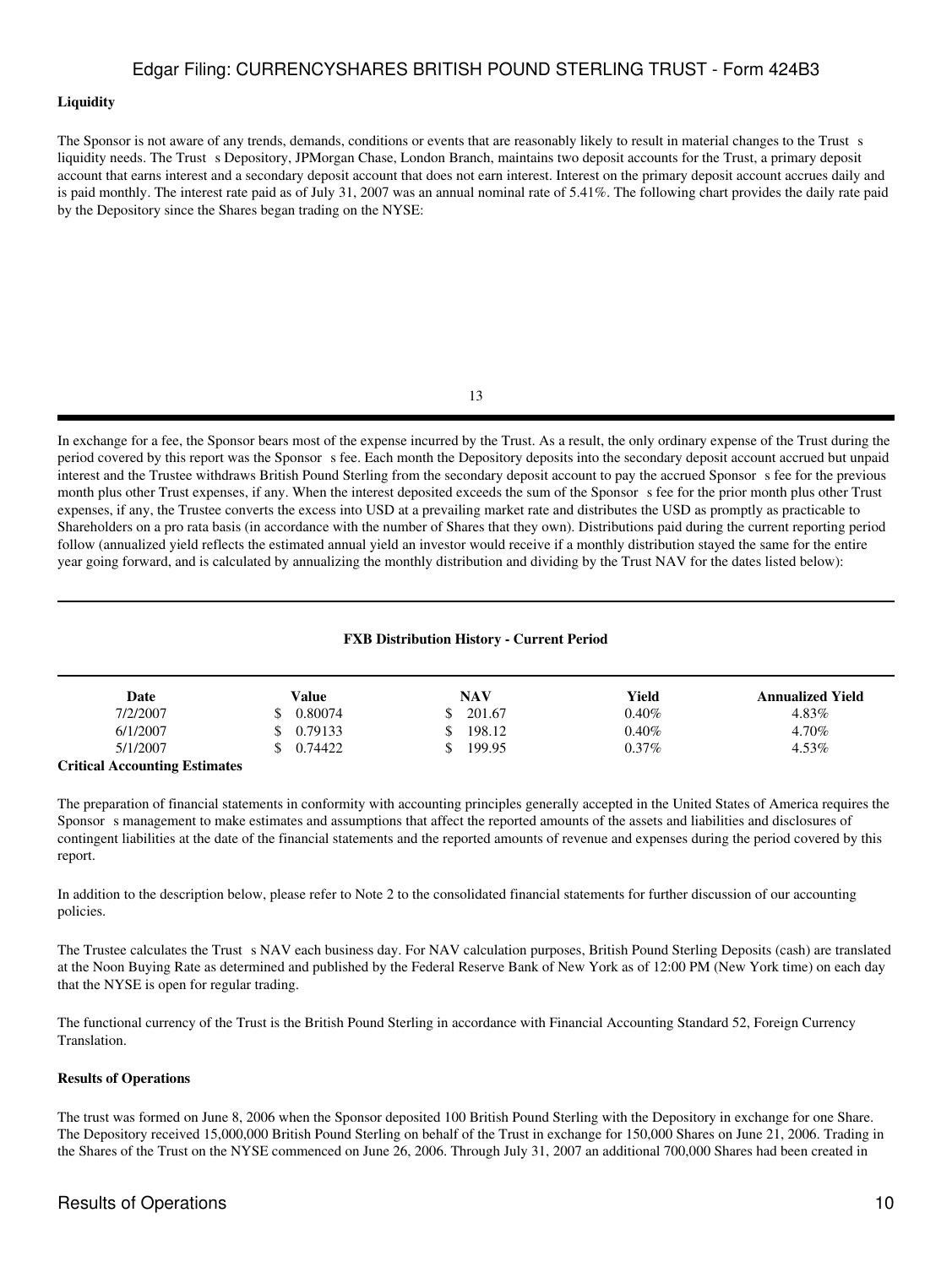exchange for 70,000,000 British Pound Sterling; in addition to the seed capital of 100 British Pound Sterling, 150,000 shares had been redeemed in exchange for 15,000,000 British Pound Sterling.

14

As of July 31, 2007 the number of British Pound Sterling owned by the Trust was 70,000,000 resulting in a USD value of \$143,175,068 based on the NAV on July 31, 2007.

#### **Movements in the Price of British Pound Sterling**

The investment objective of the Trust is for the Shares to reflect the price of the British Pound Sterling plus accrued interest, less the expenses of the Trust s operations. The Shares are intended to provide institutional and retail investors with a simple, cost-effective means of gaining investment benefits similar to those of holding British Pound Sterling. Each outstanding Share represents a proportional interest in the British Pound Sterling held by the Trust. The following chart provides recent trends on the price of British Pound Sterling. The chart illustrates movements in the price of British Pound Sterling in USD during the period from August 1, 2005 to July 31, 2007 and is based on the Noon Buying Rate as determined by the Federal Reserve Bank of New York:

Historical values of the Noon Buying Rate can be obtained at http://www.ny.frb.org/markets/fxrates/noon.cfm.

15

## **Item 3. QUANTITATIVE AND QUALITATIVE DISCLOSURES ABOUT MARKET RISK**

Not applicable.

## **Item 4T. CONTROLS AND PROCEDURES**

The Trust maintains disclosure controls and procedures (as defined in Rules 13a-15(e) and 15d-15(e) under the Securities Exchange Act of 1934) designed to ensure that material information relating to the Trust is recorded, processed and disclosed on a timely basis. The Trust s disclosure controls and procedures are designed by or under the supervision of the Sponsor s chief executive officer and chief financial officer who exercise oversight over the Trust as the Trust has no officers. The chief executive officer and chief financial officer of the Sponsor have evaluated the effectiveness of the Trust s disclosure controls and procedures as of July 31, 2007. Based on that evaluation, the chief executive officer and chief financial officer of the Sponsor have concluded that the disclosure controls and procedures of the Trust were effective as of the end of the period covered by this report. There were no changes in the Trust sinternal control over financial reporting that occurred during the Trust s last fiscal quarter that have materially affected, or are reasonably likely to materially affect, the Trust s internal control over financial reporting.

16

### **PART II OTHER INFORMATION**

## **Item 1. Legal Proceedings**

None.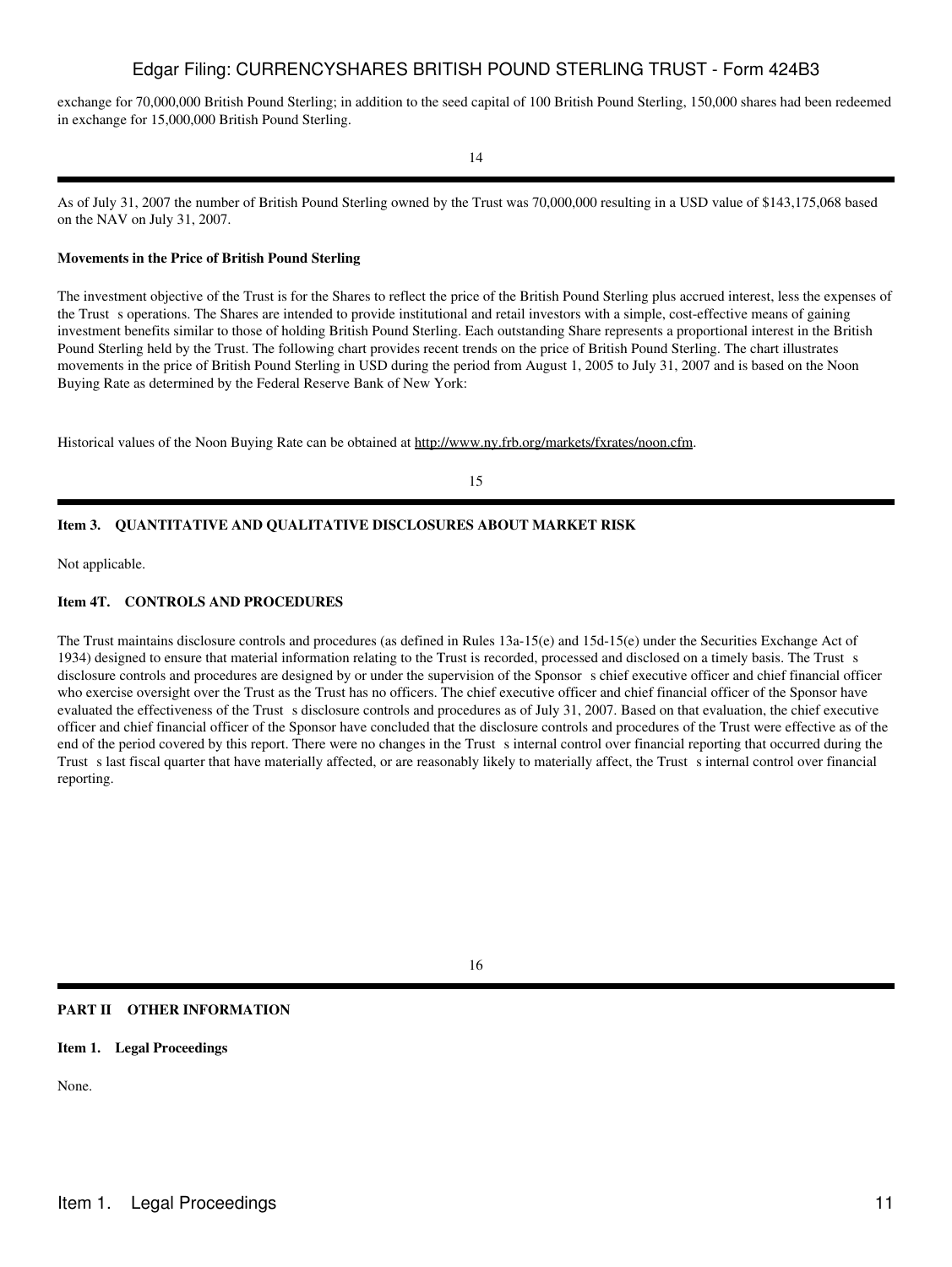## **Item 1A. Risk Factors**

There have been no material changes from the risk factors disclosed in the Risk Factors section of the Trust s Annual Report on Form 10-K filed with the Securities and Exchange Commission on January 29, 2007.

### **Item 2. Unregistered Sales of Equity Securities and Use of Proceeds**

- (a) None.
- (b) Not applicable.
- (c) During the quarter ended July 31, 2007, three Baskets (150,000 Shares registered pursuant to Section 12 of the Securities Exchange Act of 1934) were redeemed by the Trust, as follows:

| Period                  | <b>Total Number of Registered</b><br><b>Shares Redeemed</b> | <b>Average Price Per Share</b> |
|-------------------------|-------------------------------------------------------------|--------------------------------|
| 05/01/2007 - 05/31/2007 | $- -$                                                       | --                             |
| 06/01/2007 - 06/30/2007 | $- -$                                                       | --                             |
| 07/01/2007 - 07/31/2007 | 150,000                                                     | \$205.92                       |
|                         |                                                             |                                |

#### **Item 3. Defaults upon Senior Securities**

None.

## **Item 4. Submission of Matters to a Vote of Security Holders**

None.

#### **Item 5. Other Information**

None.

|  | ۰. |
|--|----|
|  |    |

### **Item 6. Exhibits**

| Number | Description of Exhibit                                                                                 |
|--------|--------------------------------------------------------------------------------------------------------|
| 31.1   | Certification of Principal Executive Officer Pursuant to Section 302 of the Sarbanes-Oxley Act of 2002 |
| 31.2   | Certification of Principal Financial Officer Pursuant to Section 302 of the Sarbanes-Oxley Act of 2002 |
| 32.1   | Certification of Principal Executive Officer Pursuant to Section 906 of the Sarbanes-Oxley Act of 2002 |
| 32.2   | Certification of Principal Financial Officer Pursuant to Section 906 of the Sarbanes-Oxley Act of 2002 |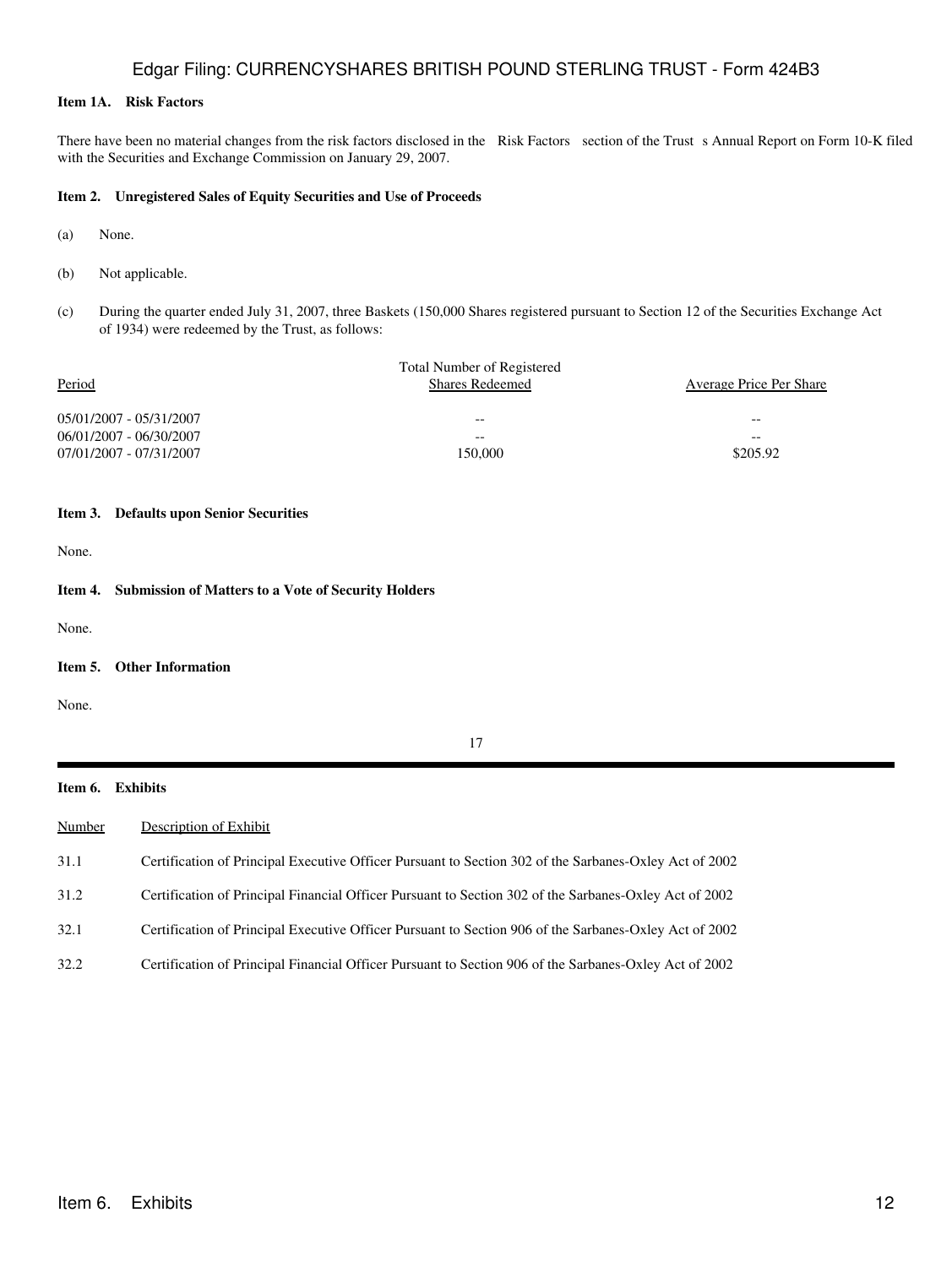### 18

## **SIGNATURES**

 Pursuant to the requirements of the Securities Exchange Act of 1934, the registrant has duly caused this report to be signed on its behalf by the undersigned thereunto duly authorized.

> RYDEX SPECIALIZED PRODUCTS LLC D/B/A RYDEX INVESTMENTS, SPONSOR OF CURRENCYSHARES<sup>SM</sup> BRITISH POUND STERLING TRUST

Date: September 14, 2007 By: /s/ Nick Bonos

 Nick Bonos Chief Financial Officer **(principal financial officer)**

19

#### **EXHIBIT 31.1**

## **CERTIFICATION PURSUANT TO SECTION 302(A) OF THE SARBANES-OXLEY ACT OF 2002**

I, Carl G. Verboncoeur, certify that:

I have reviewed the Quarterly Report on Form 10-Q for the quarterly period ended July 31, 2007 of CurrencyShares<sup>SM</sup> British Pound Sterling Trust;

2. Based on my knowledge, this report does not contain any untrue statement of a material fact or omit to state a material fact necessary to make the statements made, in light of the circumstances under which such statements were made, not misleading with respect to the period covered by this report;

3. Based on my knowledge, the financial statements, and other financial information included in this report, fairly present in all material respects the financial condition, results of operations and cash flows of the registrant as of, and for, the periods presented in this report;

4. The other certifying officer and I are responsible for establishing and maintaining disclosure controls and procedures (as defined in Exchange Act Rules 13a-15(e) and 15d-15(e)) for the registrant and have:

 (a) Designed such disclosure controls and procedures, or caused such disclosure controls and procedures to be designed under our supervision, to ensure that material information relating to the registrant, including its consolidated subsidiaries, is made known to us by others within those entities, particularly during the period in which this report is being prepared;

Evaluated the effectiveness of the registrant s disclosure controls and procedures and presented in this report our conclusions about the effectiveness of the disclosure controls and procedures, as of the end of the period covered by this report based on such evaluation; and

(c) Disclosed in this report any change in the registrant s internal control over financial reporting that occurred during the registrant s most recent fiscal quarter (the registrant s fourth fiscal quarter in the case of an annual report) that has materially affected, or is reasonably likely to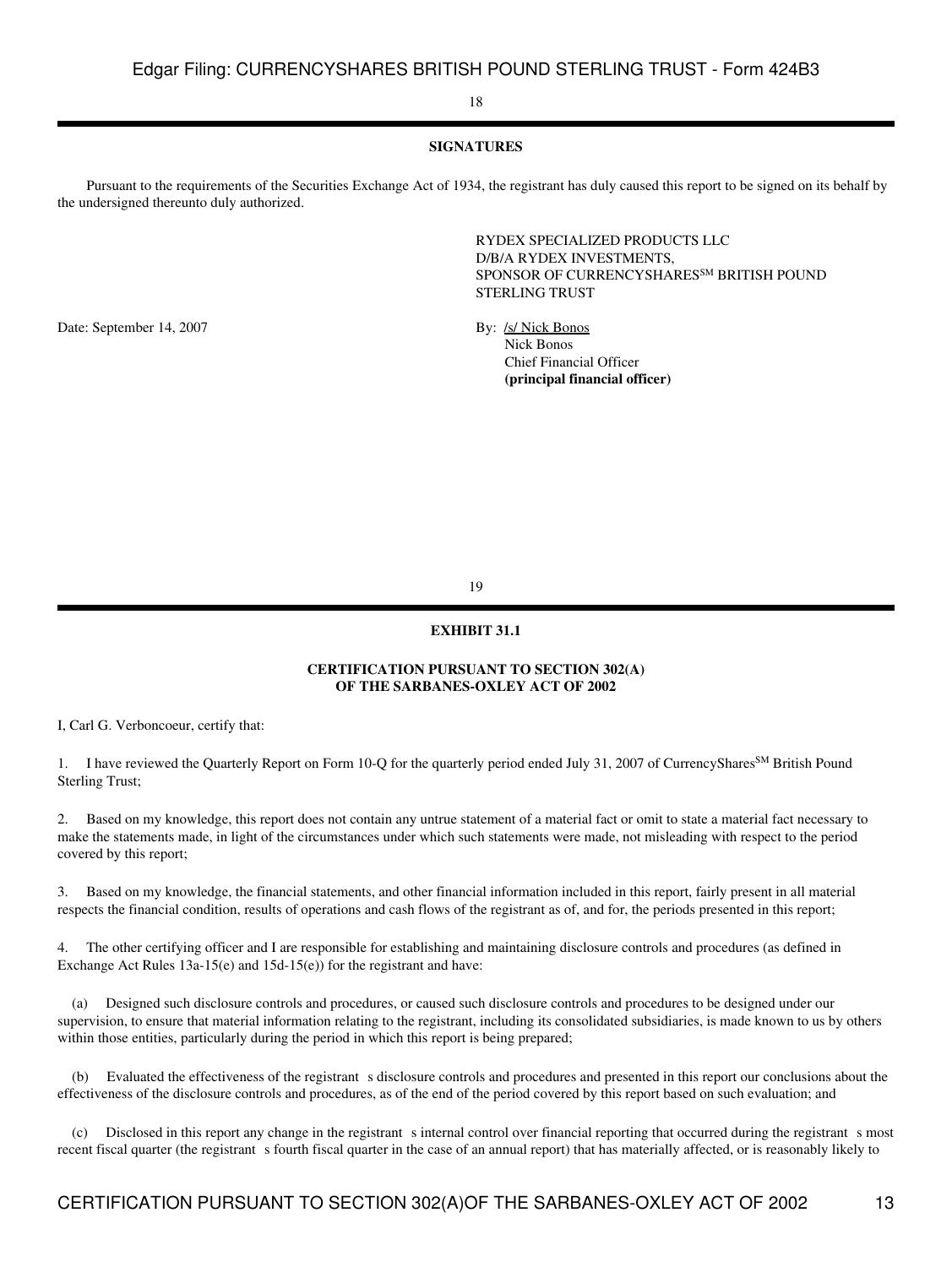materially affect, the registrant s internal control over financial reporting; and

5. The other certifying officer and I have disclosed, based on our most recent evaluation of internal control over financial reporting, to the registrant s auditors and PADCO Advisors II, Inc. s auditors and the board of directors of PADCO Advisors II, Inc. and the board of directors of Rydex Fund Services, Inc. and the audit committee of Rydex Specialized Products LLC s board of managers (or persons performing equivalent functions):

 (a) All significant deficiencies and material weaknesses in the design or operation of internal control over financial reporting which are reasonably likely to adversely affect the registrant s ability to record, process, summarize and report financial information; and

 (b) Any fraud, whether or not material, that involves persons who have a significant role in the registrants internal control over financial reporting.

Date: September 14, 2007

/s/ Carl G. Verboncoeur Carl G. Verboncoeur Chief Executive Officer (principal executive officer)

## **EXHIBIT 31.2**

## **CERTIFICATION PURSUANT TO SECTION 302(A) OF THE SARBANES-OXLEY ACT OF 2002**

I, Nick Bonos, certify that:

1. I have reviewed the Quarterly Report on Form 10-Q for the quarterly period ended July 31, 2007 of CurrencyShares<sup>SM</sup> British Pound Sterling Trust;

2. Based on my knowledge, this report does not contain any untrue statement of a material fact or omit to state a material fact necessary to make the statements made, in light of the circumstances under which such statements were made, not misleading with respect to the period covered by this report;

3. Based on my knowledge, the financial statements, and other financial information included in this report, fairly present in all material respects the financial condition, results of operations and cash flows of the registrant as of, and for, the periods presented in this report;

4. The other certifying officer and I are responsible for establishing and maintaining disclosure controls and procedures (as defined in Exchange Act Rules 13a-15(e) and 15d-15(e)) for the registrant and have:

 (a) Designed such disclosure controls and procedures, or caused such disclosure controls and procedures to be designed under our supervision, to ensure that material information relating to the registrant, including its consolidated subsidiaries, is made known to us by others within those entities, particularly during the period in which this report is being prepared;

(b) Evaluated the effectiveness of the registrant s disclosure controls and procedures and presented in this report our conclusions about the effectiveness of the disclosure controls and procedures, as of the end of the period covered by this report based on such evaluation; and

(c) Disclosed in this report any change in the registrant s internal control over financial reporting that occurred during the registrant s most recent fiscal quarter (the registrant s fourth fiscal quarter in the case of an annual report) that has materially affected, or is reasonably likely to materially affect, the registrant s internal control over financial reporting; and

5. The other certifying officer and I have disclosed, based on our most recent evaluation of internal control over financial reporting, to the registrant s auditors and PADCO Advisors II, Inc. s auditors and the board of directors of PADCO Advisors II, Inc. and the board of directors of Rydex Fund Services, Inc. and the audit committee of Rydex Specialized Products LLC s board of managers (or persons performing equivalent functions):

 (a) All significant deficiencies and material weaknesses in the design or operation of internal control over financial reporting which are reasonably likely to adversely affect the registrant s ability to record, process, summarize and report financial information; and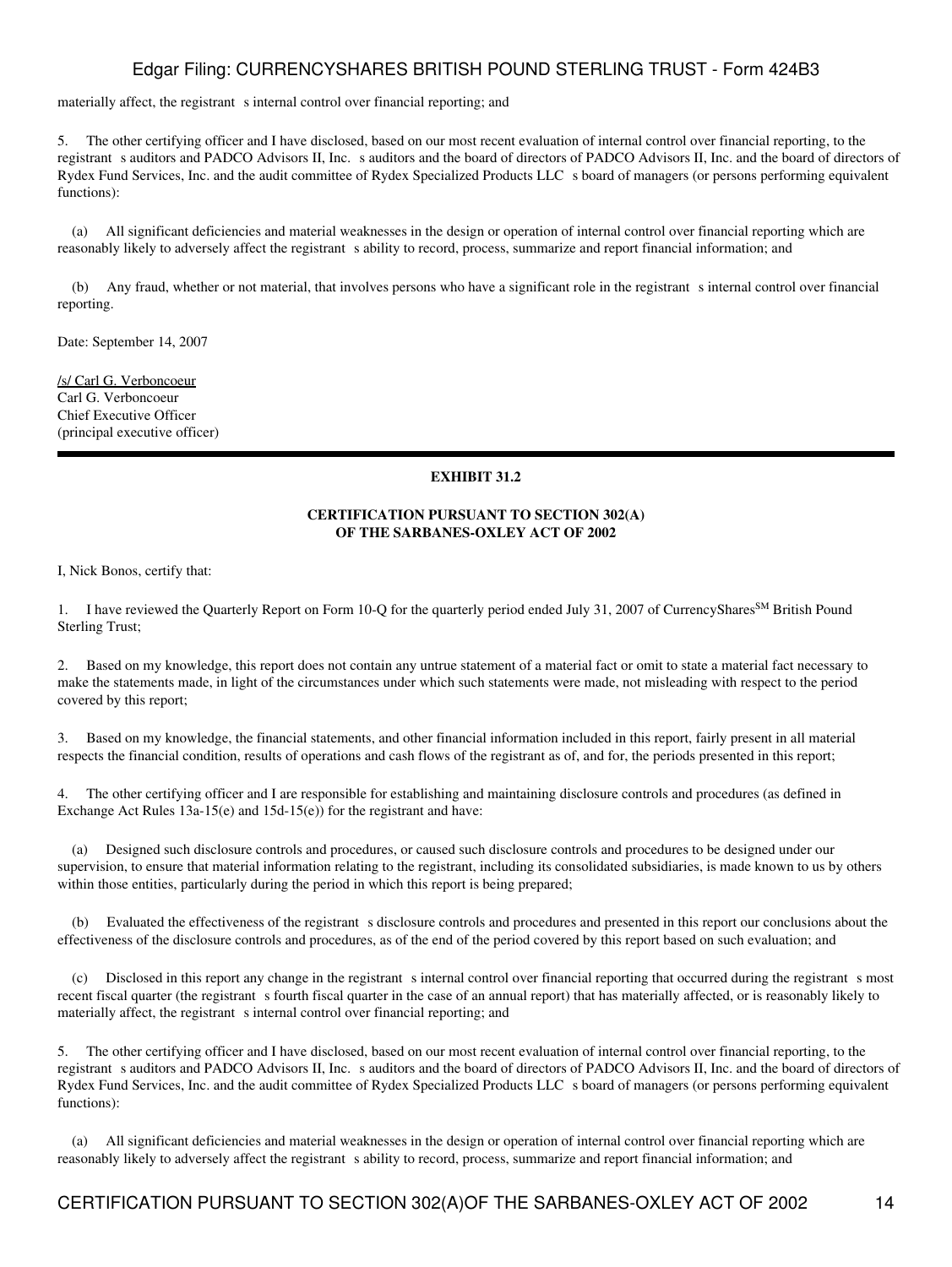(b) Any fraud, whether or not material, that involves persons who have a significant role in the registrants internal control over financial reporting.

Date: September 14, 2007

/s/ Nick Bonos Nick Bonos Chief Financial Officer (principal financial officer)

## **EXHIBIT 32.1**

## **CERTIFICATION PURSUANT TO SECTION 906 OF THE SARBANES-OXLEY ACT OF 2002**

In connection with the Quarterly Report of CurrencyShares<sup>SM</sup> British Pound Sterling Trust (the Trust) on Form 10-Q for the period ended July 31, 2007 as filed with the Securities and Exchange Commission on the date hereof (the Report), I, Carl G. Verboncoeur, Chief Executive Officer of Rydex Specialized Products LLC, the Sponsor of the Trust, certify, pursuant to 18 U.S.C. § 1350, as adopted pursuant to § 906 of the Sarbanes-Oxley Act of 2002, that:

1. The Report fully complies with the requirements of section 13(a) or 15(d) of the Securities Exchange Act of 1934, as amended; and

2. The information contained in the Report fairly presents, in all material respects, the financial condition and results of operations of the Trust.

Date: September 14, 2007

/s/ Carl G. Verboncoeur Carl G. Verboncoeur<sup>\*</sup> Chief Executive Officer (principal executive officer)

\* The Registrant is a trust and Carl G. Verboncoeur is signing in his capacity as the principal executive officer of Rydex Specialized Products LLC, the Sponsor of the Registrant.

#### **EXHIBIT 32.2**

## **CERTIFICATION PURSUANT TO SECTION 906 OF THE SARBANES-OXLEY ACT OF 2002**

In connection with the Quarterly Report of CurrencyShares<sup>SM</sup> British Pound Sterling Trust (the Trust) on Form 10-Q for the period ended July 31, 2007 as filed with the Securities and Exchange Commission on the date hereof (the Report), I, Nick Bonos, Chief Financial Officer of Rydex Specialized Products LLC, the Sponsor of the Trust, certify, pursuant to 18 U.S.C. § 1350, as adopted pursuant to § 906 of the Sarbanes-Oxley Act of 2002, that:

1. The Report fully complies with the requirements of section 13(a) or 15(d) of the Securities Exchange Act of 1934, as amended; and

2. The information contained in the Report fairly presents, in all material respects, the financial condition and results of operations of the Trust.

Date: September 14, 2007

/s/ Nick Bonos Nick Bonos<sup>\*</sup> Chief Financial Officer (principal financial officer)